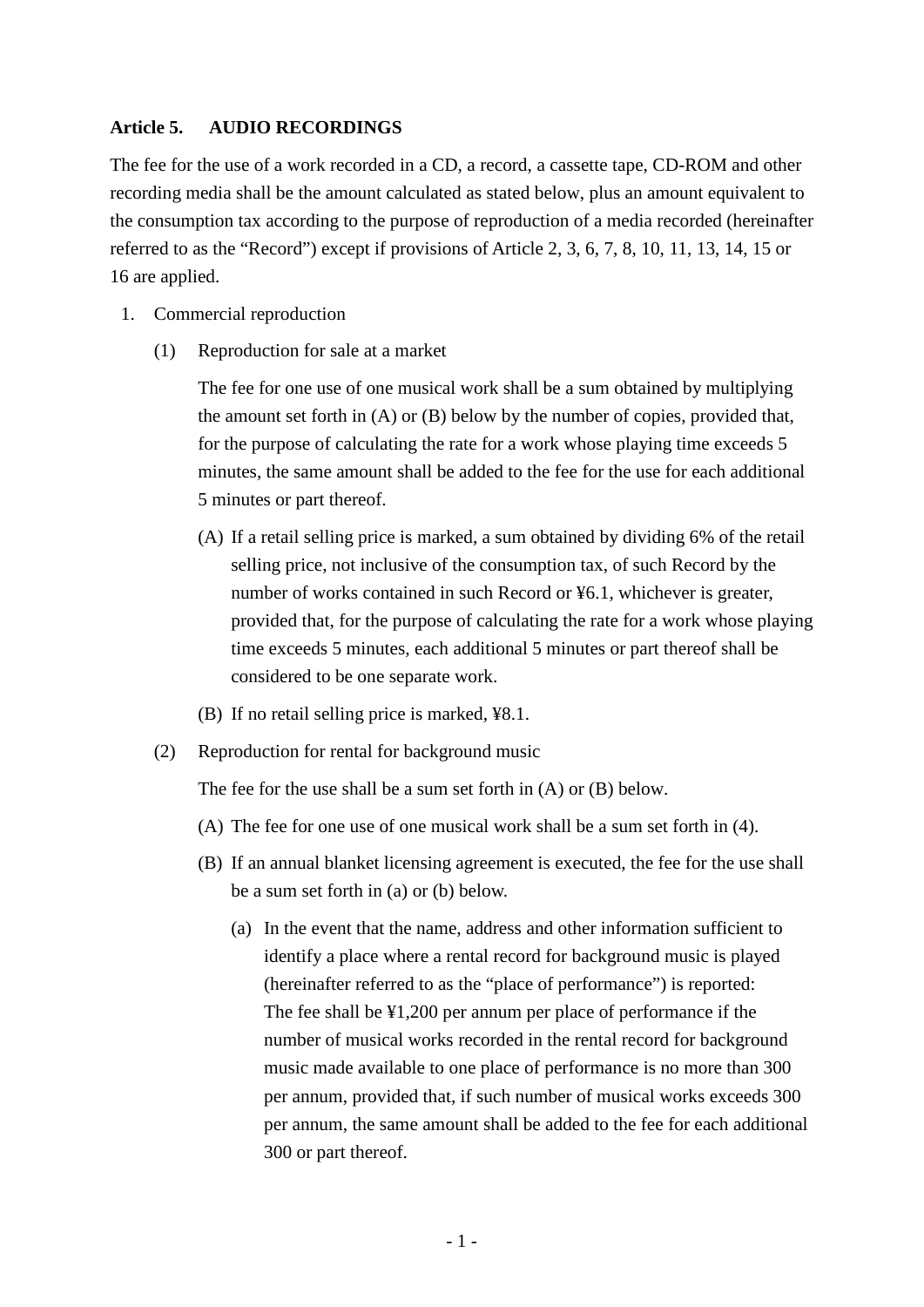(b) In cases other than (a):

Regardless of the number of recording and the number of products, the fee shall be ¥1,200 per annum per musical work, provided that, for the purpose of calculating the rate for a work whose playing time exceeds 5 minutes, the same amount shall be added to the fee for the use for each additional 5 minutes or part thereof.

- (3) Reproduction for production or recording of a bridal, etc.
	- (A) If an annual blanket licensing agreement is executed:

The fee for the use shall be ¥1,000 per work if the number of Records (with the same contents recorded, regardless of type of recording media) is no more than 3.

(B) In cases other than (A)

The fee for the use shall be ¥2,000 per work if the number of Records (with the same contents recorded, regardless of type of recording media) is no more than 3.

(4) Reproduction for purposes other than in (1) through (3)

The fee for one use of one musical work shall be a sum obtained by multiplying ¥8.1 by the number of copies or ¥400, whichever is greater, provided that, for the purpose of calculating the rate for a work whose playing time exceeds 5 minutes, the same amount shall be added to the fee for the use for each additional 5 minutes or part thereof.

- 2. Non-commercial reproduction
	- (1) Reproduction for production or recording of a bridal, etc.

The fee for the use shall be ¥1,000 per work if the number of Records (with the same contents recorded, regardless of type of recording media) is no more than 3. If the number of Records exceeds 3, the same amount shall be added to the fee for each additional 3 or part thereof.

(2) Reproduction for purposes other than in (1)

The fee shall be a sum obtained by multiplying the amount set forth in 1(4) by 50%.